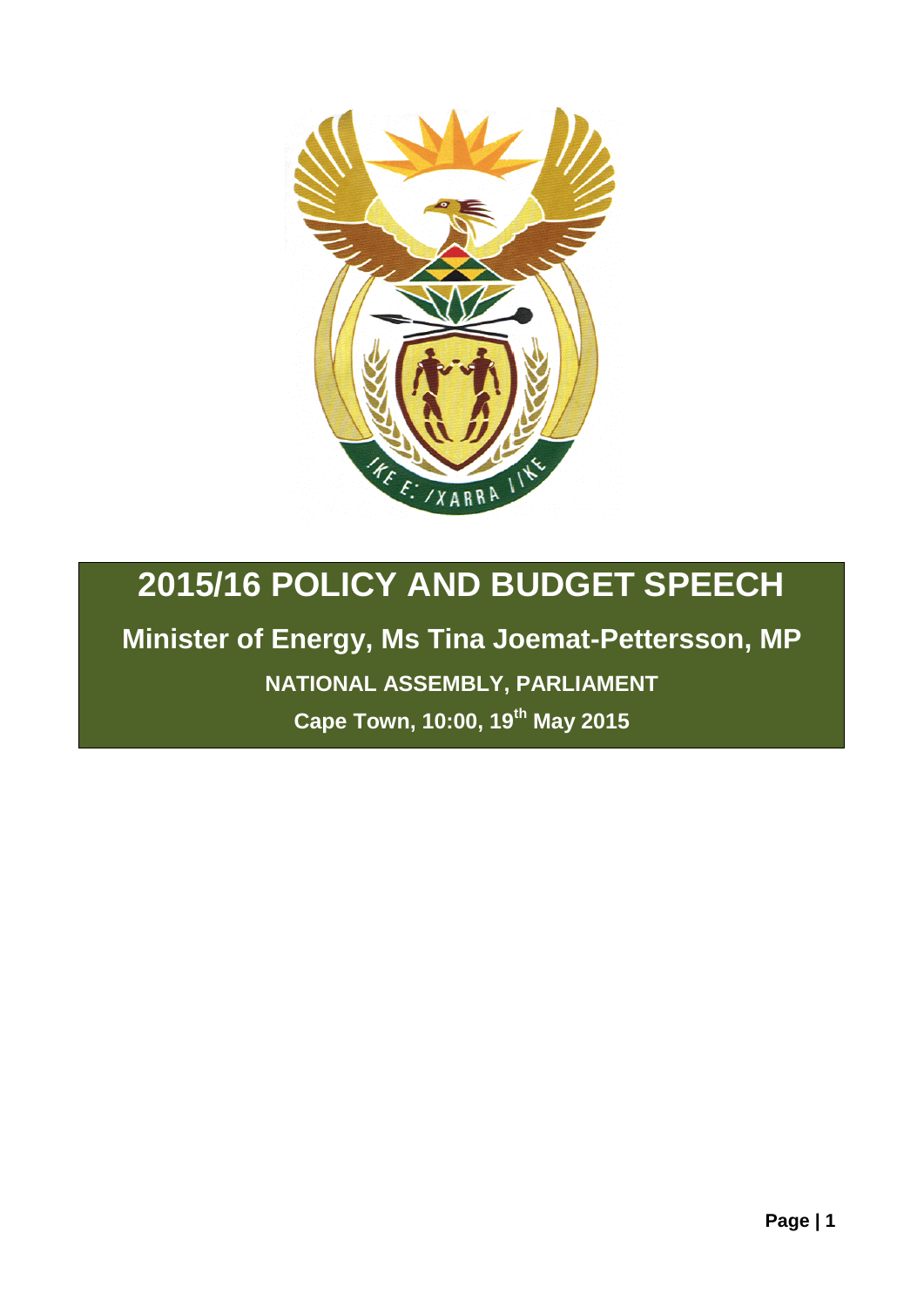Honourable Chairperson and Members of the Extended Parliamentary **Committee** Honourable Deputy Minister of Energy, Ambassador Thembisile Majola Honourable Cabinet Colleagues Honourable Chairperson, Mr Fikile Majola and Members of the Portfolio Committee of Energy Members of the Diplomatic Corps The DoE, its SoE's and the Energy Regulators Fellow South Africans

On the 24<sup>th</sup> of May 2015, President Jacob Zuma will lead the Africa Day celebrations under the theme *"We are Africa – Opening the doors of Learning and Culture from Cape to Cairo."*

South Africa will also host the  $25<sup>th</sup>$  Ordinary Session of the Assembly of the AU Summit. As part of this programme, the Heads of State and Government of the AU will visit the Safari 1 Research Reactor at NECSA in Pelindaba. This is part of South Africa's celebration of the  $50<sup>th</sup>$  Anniversary of the SAFARI 1 Reactor.

This visit will further serve to highlight South Africa's successes and efforts to harness the peaceful uses of nuclear energy for broader developmental purposes.

Africa is grappling with the challenges of sustainable development. South Africa is in a unique position to contribute towards the energy security of our own country and our continent through our diversified energy mix in general and our renewable programme in particular.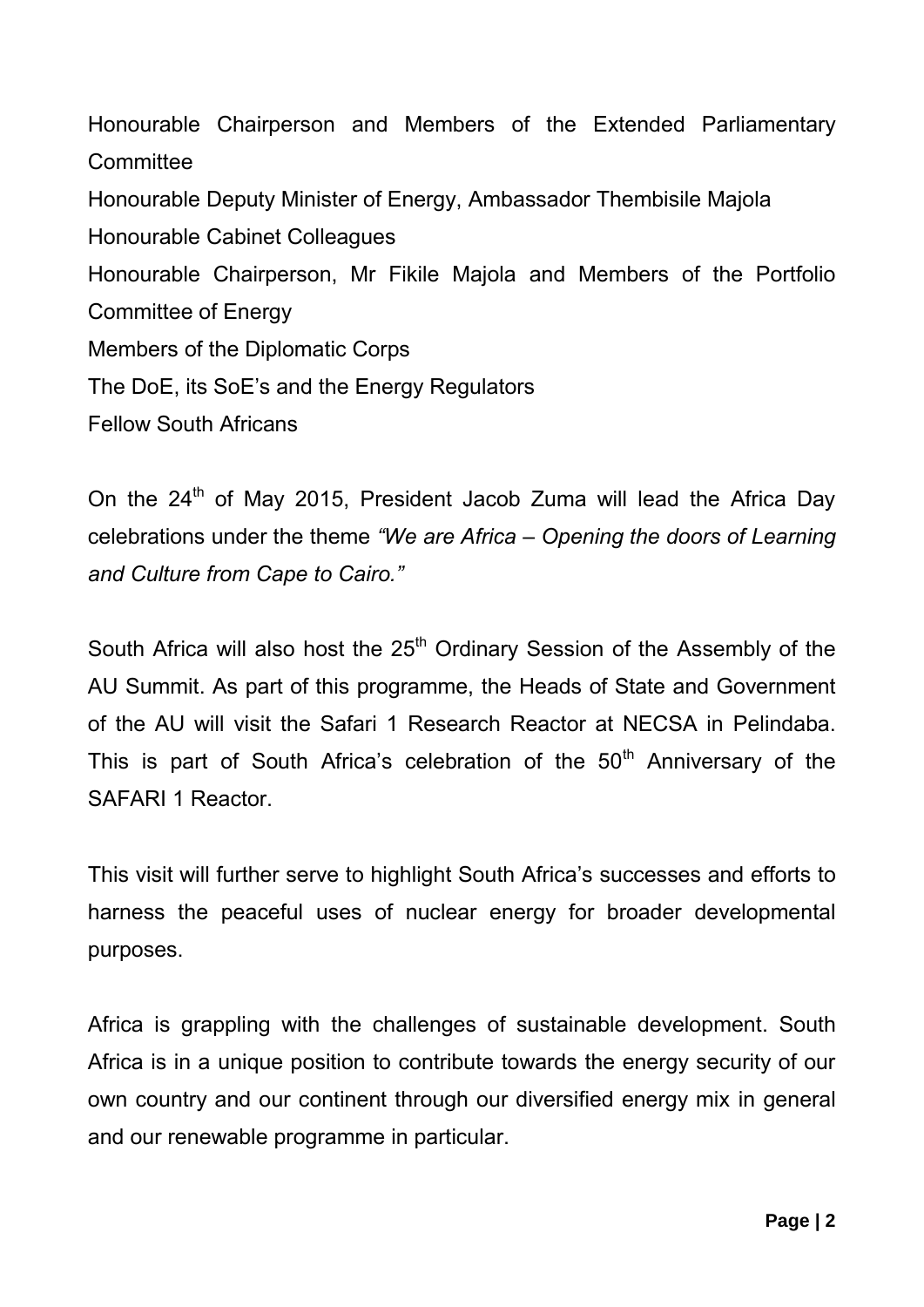However, South Africa's lack of timely coordination of our planning, alignment and implementation of our country's energy programmes has created serious challenges for us. I want to reassure South Africans that the load shedding which prevails is receiving our highest priority for urgent resolution. Partnerships have been established between government, labour, business and civil society to find solutions to our problems, in keeping with the great spirit of our country. The 5 Point Plan was adopted by Cabinet as a blueprint for addressing our challenges.

Our government's urgent response to load shedding has accelerated the finalisation of the much awaited Integrated Energy Plan. Once approved by Cabinet, the Integrated Energy Plan will be published as a policy document. This Plan will inform our future energy mix and prioritize policy interventions for future programmes within the energy sector.

Whilst energy policy development continues, we announced a package of energy supply and demand options last month. This will increase the independent power producer energy supply to the grid by means of renewable energy, coal, gas and co-generation by 17,000 Megawatts towards the end of 2022. An annual increase of 2,400 Megawatts of additional energy capacity will be added to the grid. Our current circumstances compel us to add a significant amount of electricity generation to the grid in a very short time.

The REIPPP programme has added to the energy supply capacity and electricity diversity in South Africa over a period of only three and a half years. Competitive energy prices have been achieved, with a distinct and meaningful possibility to make a real socio-economic difference in the communities where they are located.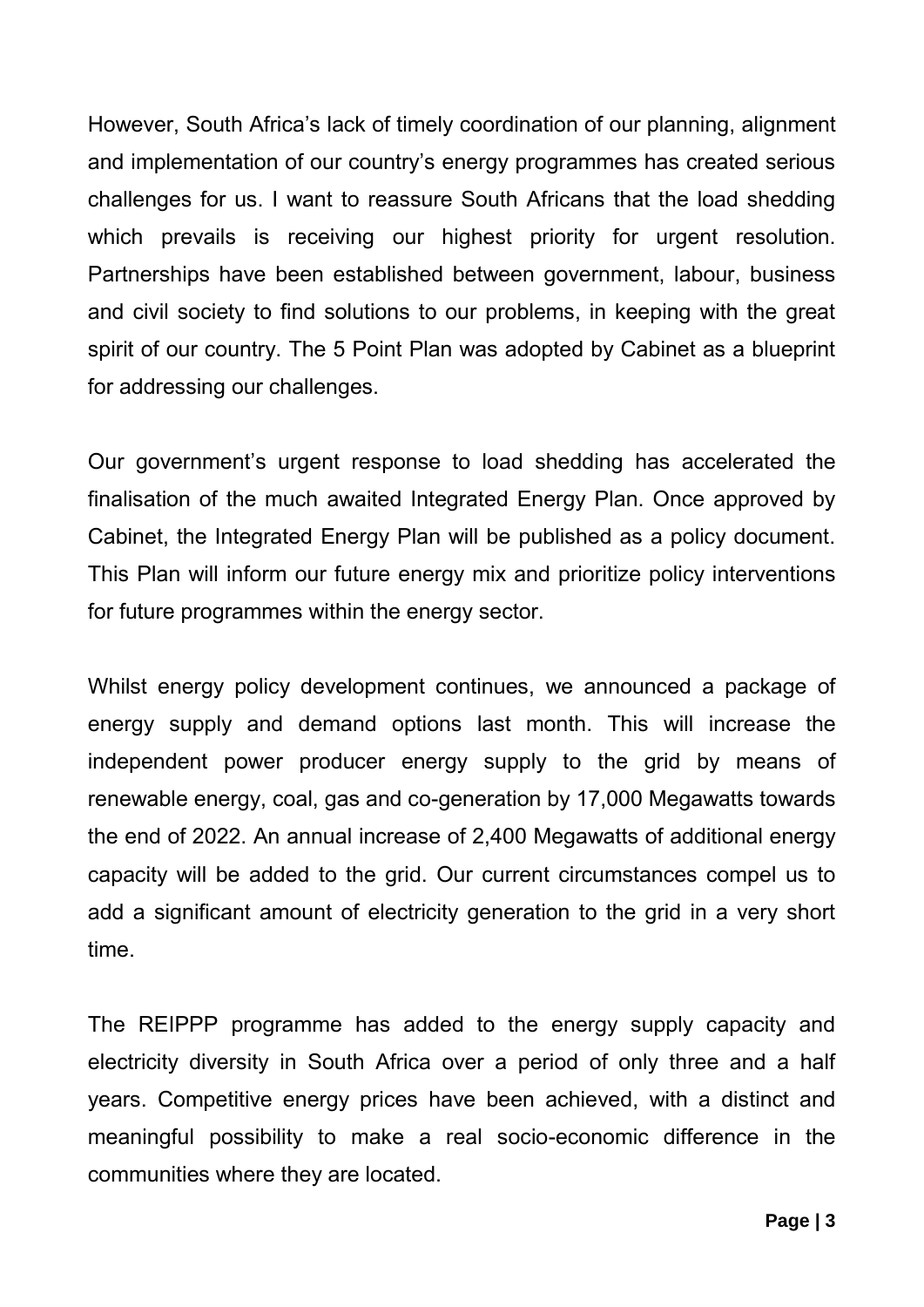From 2011, the department procured 5 243 MWs of Renewable Electricity in Bid Windows 1 to 4 and connected 37 projects, with a capacity of 1 827 Megawatt to the national grid. On average, 15% of this energy was delivered to the power system during system peak periods, alleviating pressure on the power system. The energy contribution should grow to approximately 7 000 Gigawatt hours per annum with the first 47 Renewable Energy IPPs fully operational and producing at full capacity by mid 2016.

Through the competitive procurement approach, the average per kilowatt hour tariff, in April 2014 terms, for onshore wind has declined by 55% to an average of 62 cents per unit and for solar PV by 76% to 79 cents per unit.

This programme has secured a commitment of about R170 billion in capital investment to the South African economy. South Africans own an average of 48% in all IPPs, with Black South Africans owning 28% of these projects.

We are pleased to inform you about progress in this regard.

Pursuant to our earlier announcements, we have already submitted for concurrence to NERSA new determinations for an additional 6,300 Megawatts for the Renewable Energy IPP Procurement Programme, as well as 1,800 Megawatts for co-generation.

Co-generation supply of about 720 Megawatts has been secured through ESKOM. In addition, we have revised the approach in relation to the procurement of co-generation in line with the IRP to assist with the current electricity challenges. The RFP for the revised co-generation approach, totalling 1800 MW's is on track for release to the market.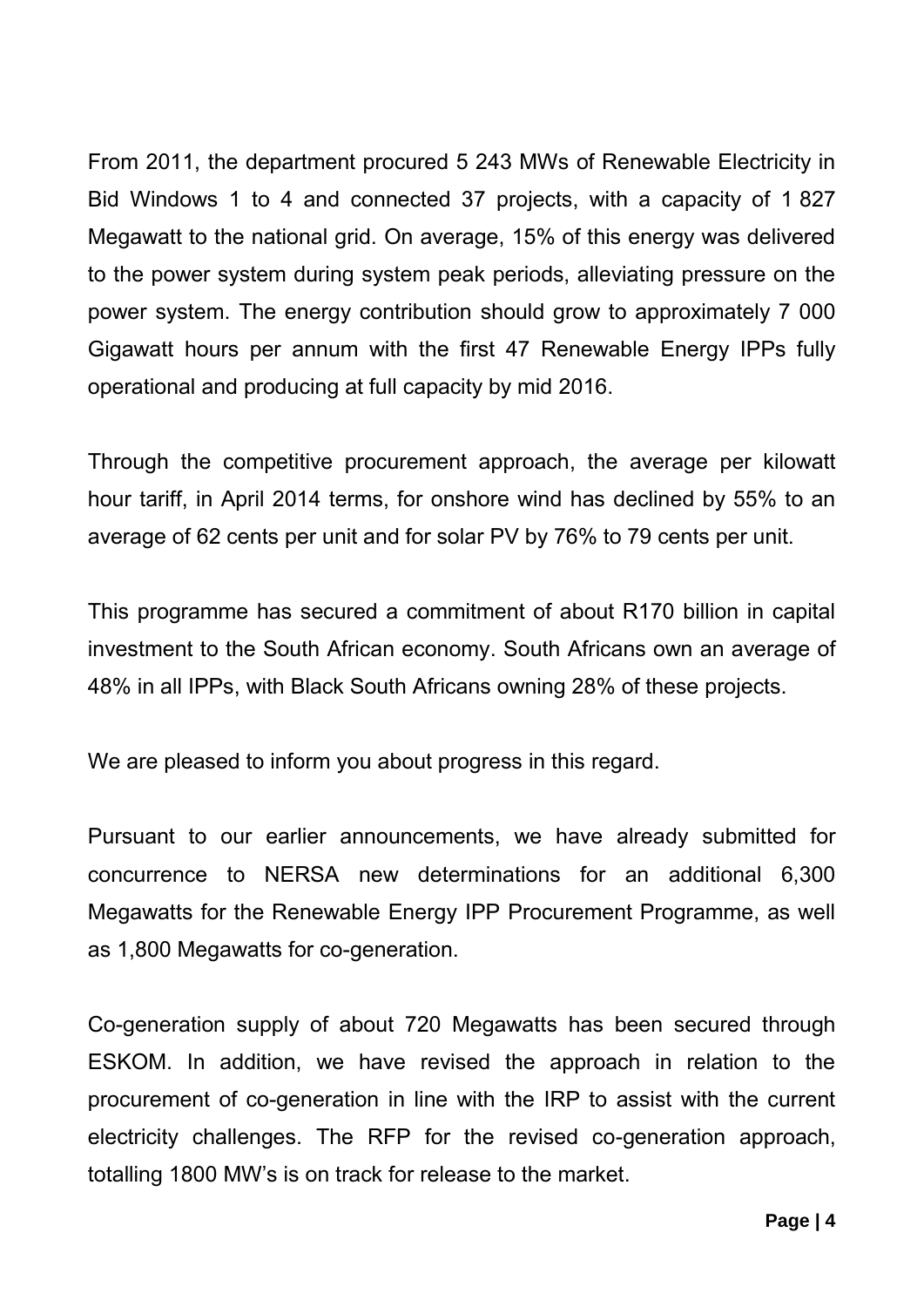The announcement of the preferred bidders is expected in the third quarter of 2015. The new approach will ensure that the approval process is expedited and financial close accelerated.

The REIPPP Request for Proposals for an additional 1800 MWs from existing Bid Submissions is on course for release to the market by June 2015. As previously indicated, this bidding process would be open to all unsuccessful Bidders from all previous Bid Windows which are ready for re-submission.

We will also announce the appointment of additional preferred bidders from Bid Window 4 in early June.

Projects under this programme have started to spend on their socio-economic development and enterprise development commitments. A spending pattern is unfolding, with most spending being allocated for education and skills development, health care, infrastructure, social housing improvements, amongst others.

The DoE is engaged in the re-design of the IPP Request for Proposals, paying particular attention to early, efficient and equitable benefits to communities; as well as to a greater local content approach that will strengthen industrialization in South Africa.

Honourable Members, we are joined in the House today by:

**Ms Gail Cleophas** from the Hopefield Home Improvement Project, who has trained as an artisan to work on an IPP wind project;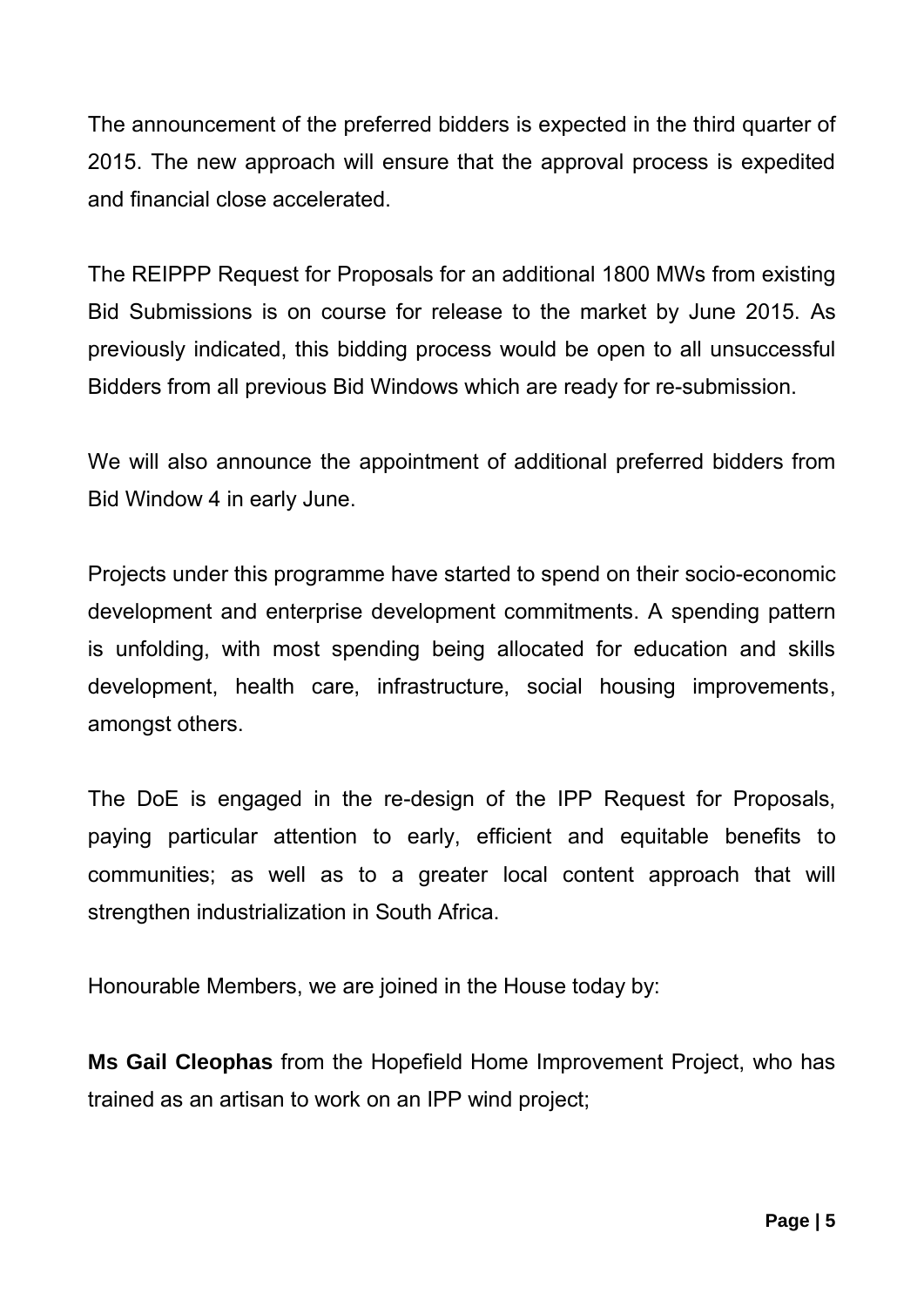**Ms Theresa Jaars**, a beneficiary and member of the maintenance team of the Solar Systems projects in the Bokpoort project;

**Ms Kate Serunye** from Rustenburg, who was provided with training opportunities in the security sector in the RustMo 1 project; and,

We are honoured to have been joined by nine year old **Banele**, who through displaying true entrepreneurial acumen, collected plastic waste around the Jeffrey's Bay Wind Farm and sold this to the project, raising enough funds to purchase his own bicycle.

In the iKheis Municipality, **Mrs Hilda Scheepers** is part of the Duineveld community who has never had basic services. Candle light and paraffin stoves made it impossible for her children to do their homework at night. This situation has changed. Every house in Duineveld now has electricity due to the installation of a 75 watt solar panel.

We have amended the Small Projects RFP to provide for a simpler, less costly and less complex bidding process. Additionally, this will include stringent economic development criteria that will focus on the target bidders, being local Black Economic Development compliant SME entities.

In April, we indicated that we will provide more information on collaboration by DFIs for designing an innovative, sustainable funding mechanism for small IPP projects. This funding mechanism will also include a technical assistance facility for project development, funding of advisory costs and the achievement of financial close for small renewable project bidders.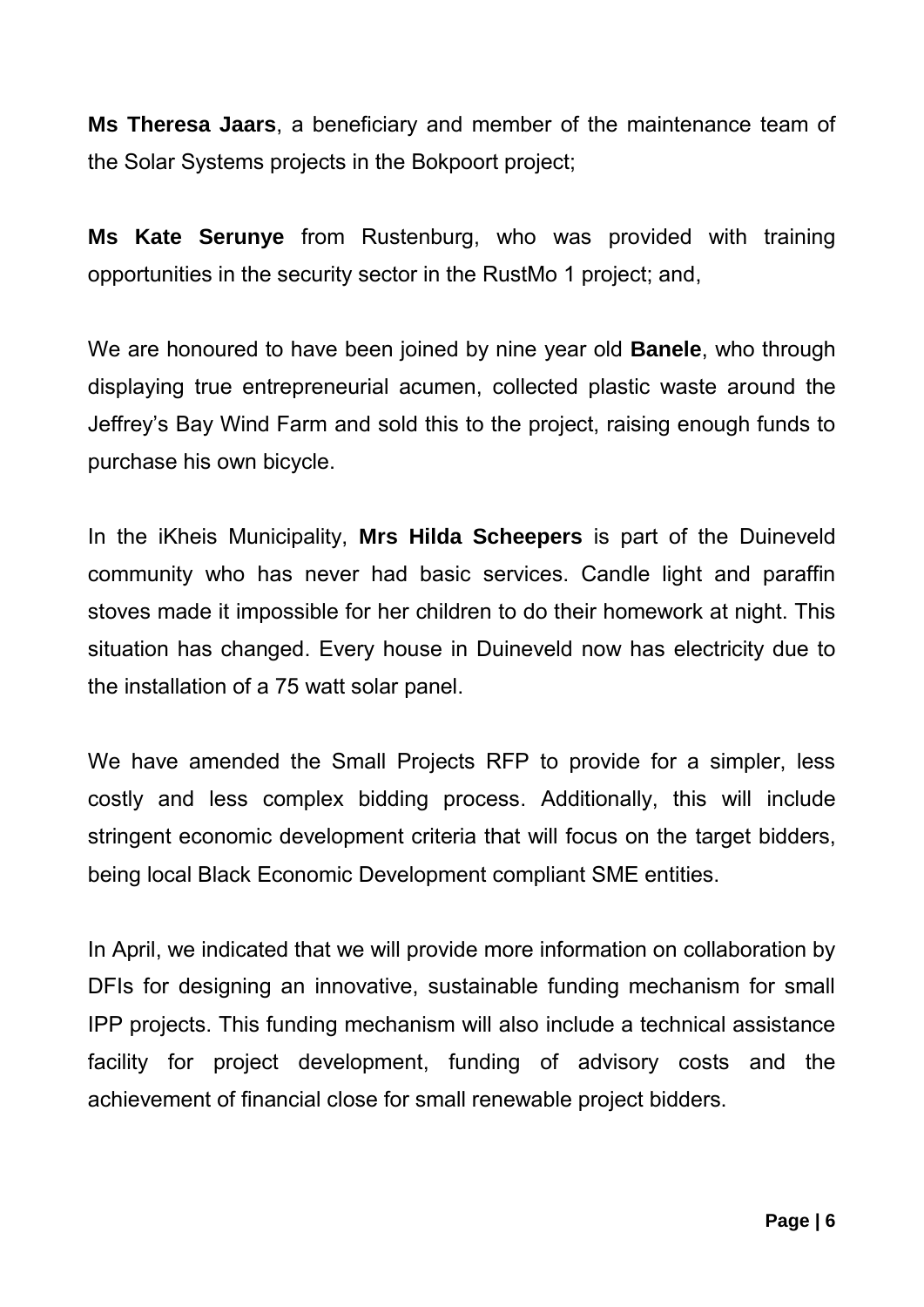The Development Bank of Southern Africa and the German KfW has joined forces and they will launch the "Facility for Investment in Renewable Small Transactions" in the next few weeks.

In line with our vision of an expanded natural gas sector, the Gas Utilization Master Plan is in the final stage of internal approval and will be released for public comment during the second Quarter of the 2015 financial year.

The Request for Information for Gas fired generation will be released to the market today. This outcome of this RFI will guide us in the design of the Gas to Power Procurement Programme for a combined 3,126 Megawatts allocation. This is a significant step forward in the diversification of our energy mix. We expect the Request for Proposals to be released to the market in September 2015, with a Bid Submission phase planned for the First Quarter in 2016.

Furthermore, the Request for Proposals in relation to new coal fired generation was released to the market in December 2014, with the Bid Submission initially scheduled for June 2015. Given ongoing engagement with the market, and the need to ensure a successful procurement phase with firm results, we will extend this period by about two months, to end August 2015. Preferred bidders for this programme will be announced before the end of this calendar year.

Honourable Members,

As part of our regional energy collaboration and in pursuit of our climate change mitigation objectives, we are partnering with the Democratic Republic of the Congo in developing the Grand Inga project. Potentially this project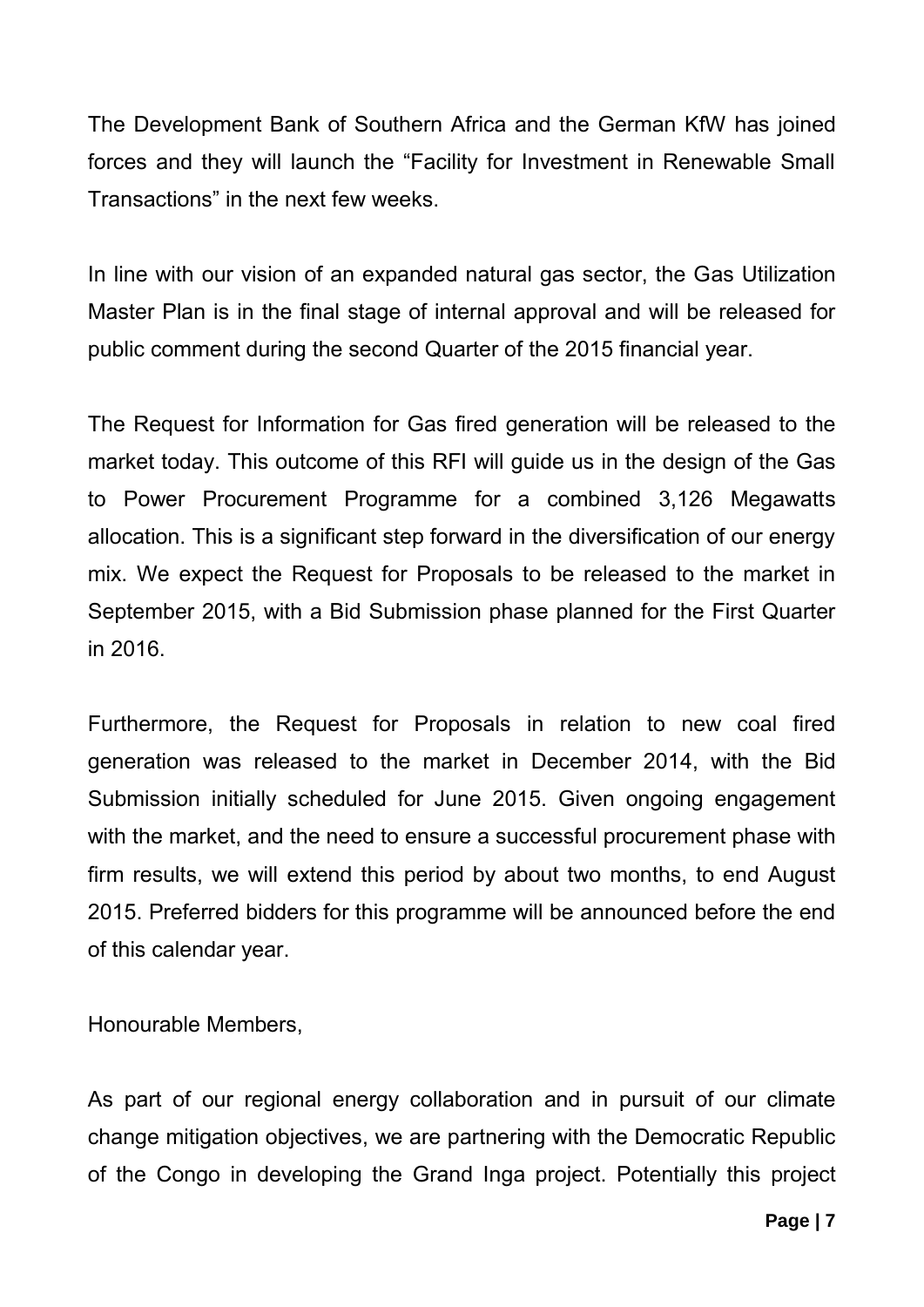could be the largest hydro-electric power project in the world, with the potential to power half the continent. There are huge economic spin-offs to be harnessed from this project, including industrialization due to supplying goods and services, skills development relating to various aspects of hydropower development, and job creation. We are negotiating a preferential procurement status for companies domiciled within South Africa and the Southern African Development Community so that they could take advantage of this economic opportunity.

South Africa and the DRC are formalizing the structure of the business model. Private sector investors will have an opportunity for collaborating with government on this massive project.

Grand Inga provides a valuable opportunity for South Africa to duplicate the success factors of the Renewable Energy Independent Power Producer Programme. A number of countries on our continent will work with South Africa to explore business opportunities regarding the essential growth necessary in countries where the government and private sector players are committed to renewable energy.

Various small hydro projects have also been allocated under the IPP programme. In addition to this, the Department in collaboration with other Departments and entities are looking into the potential to develop micro hydro projects. Hydro IPP's from our neighbouring Mozambique and other SADC countries will be encouraged.

A generation license is not required for own generation. The Department is considering all applications with a view of assisting developers to fast track potential projects that will further alleviate the current supply challenges.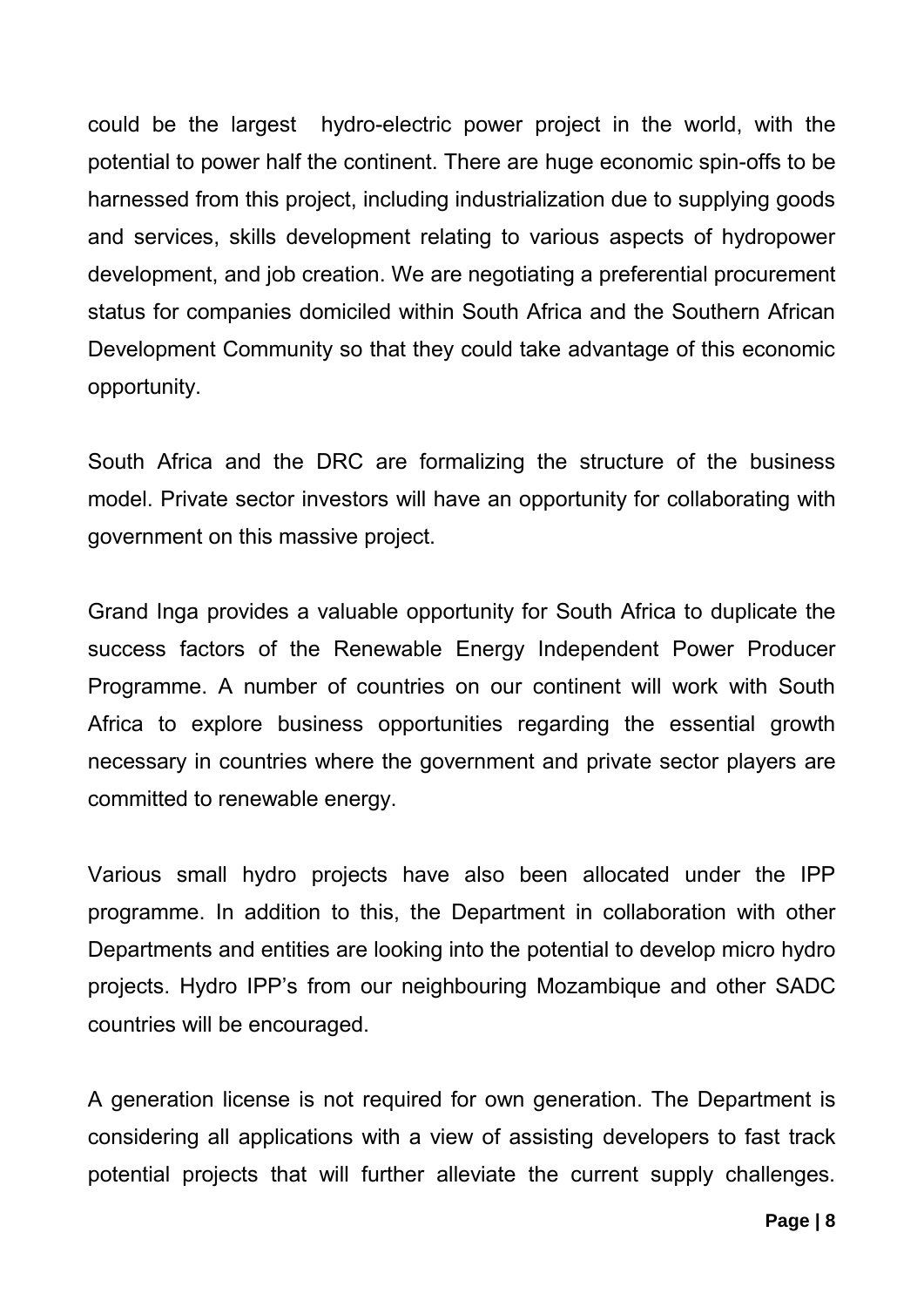Similarly, we will improve third party access to the network and the wheeling of power. NERSA has commenced with the process of developing the necessary rules pertaining to this. We implore NERSA to fast track its process of public consultation for for tariff adjustments to assist ESKOM to stabilise its balance sheet.

Honourable members,

Energy Security is a pre-requisite for achieving the 5.5% economic growth target as envisaged by the National Development Plan. The development of our electricity infrastructure, through amongst others, IPP's, the nuclear build programme, gas to power by exploiting the indigenous shale gas resources and other interventions will contribute towards ensuring our countries economic growth and development

Our government approved the Nuclear Energy Policy in 2008, which provides for the expansion of the nuclear build programme in a coordinated manner to address our socio-economic needs and to bolster the economy.

The Cabinet approved IRP 2010 provides for 9,600 Megawatts of electricity to be generated through nuclear power, with the first unit commissioned by 2023.

In this regard South Africa has signed various Inter-Governmental Agreements or IGAs, laying the foundation for cooperation, trade and exchange for nuclear technology as well as procurement. These agreements describe broad areas of nuclear cooperation and they differ on emphasis, based on the unique needs of each country.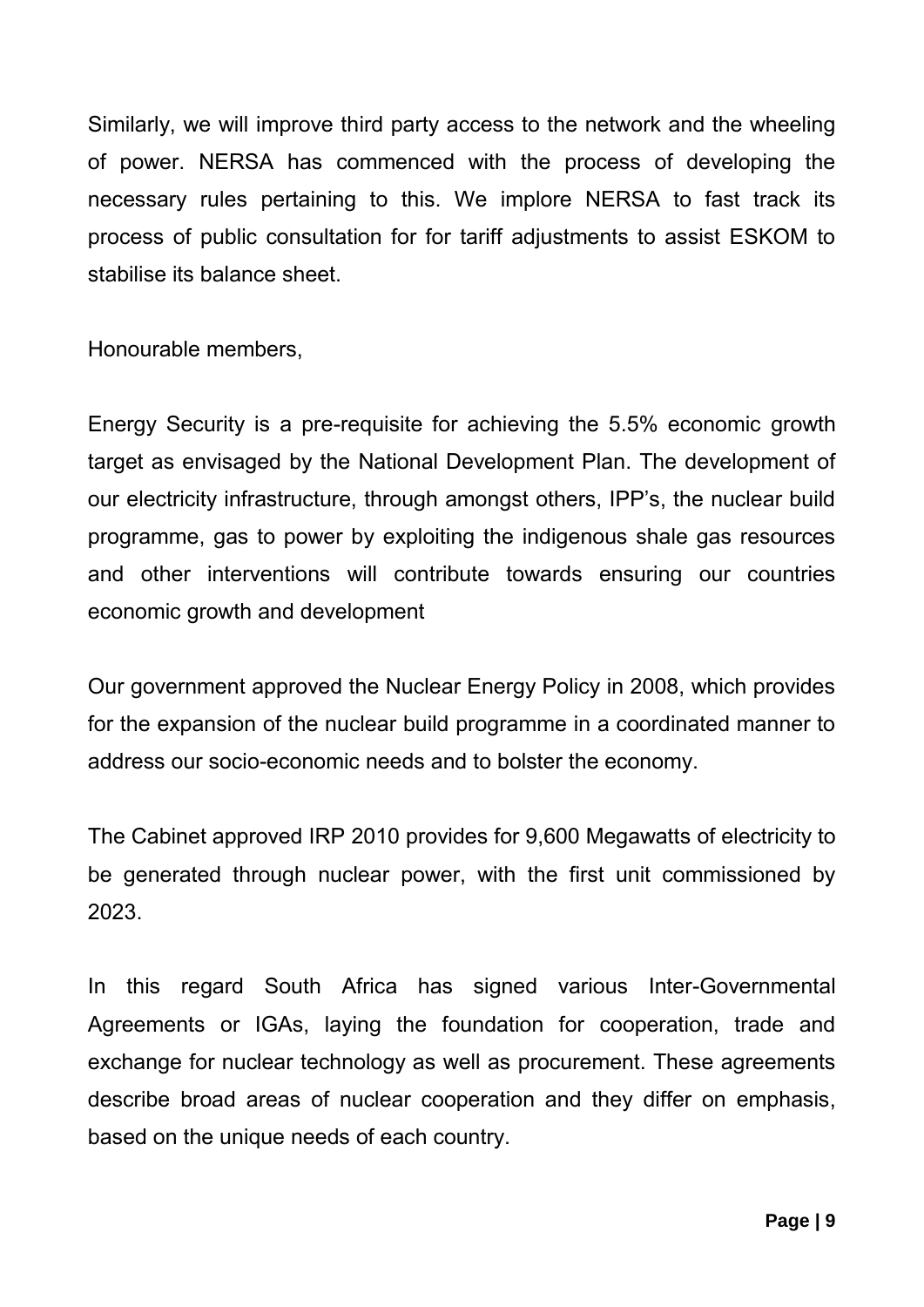Completed IGA's will be submitted to Cabinet for discussion and endorsement in the coming weeks. The requisite parliamentary processes for ratification of these agreements will follow.

Vendor Parades have been completed with all nuclear vendor countries that have shown interest to participate in the nuclear new build programme. South African professionals from government departments, State Owned Entities and Universities were part of this process.

Honourable Members,

We will commence with the actual nuclear procurement process in the second quarter of this financial year to select a Strategic Partner or Partners in a competitive, fair, transparent and cost effective manner. We expect to present the outcome of this procurement process to Cabinet by year end.

We will finalize the business model for the re-establishment of the Nuclear Fuel Cycle Facilities to take advantage of our mineral resources and the beneficiation strategy of our government.

In preparation for the rollout the nuclear build programme, we have commenced with a Nuclear Skills Development and Training programme. We will be sending students to attend focussed training in various countries. In this regard, 50 trainees from Government nuclear industry entities were sent to China in April 2015 for Phase 1 nuclear training, and plans are underway to send an additional 250 trainees to China. The Russian Federation has offered 5 new Nuclear Scholarships at Master's Degree level in Nuclear Physics this year, while South Korea has a standing programme to train South African students in Masters Programmes in Nuclear Engineering.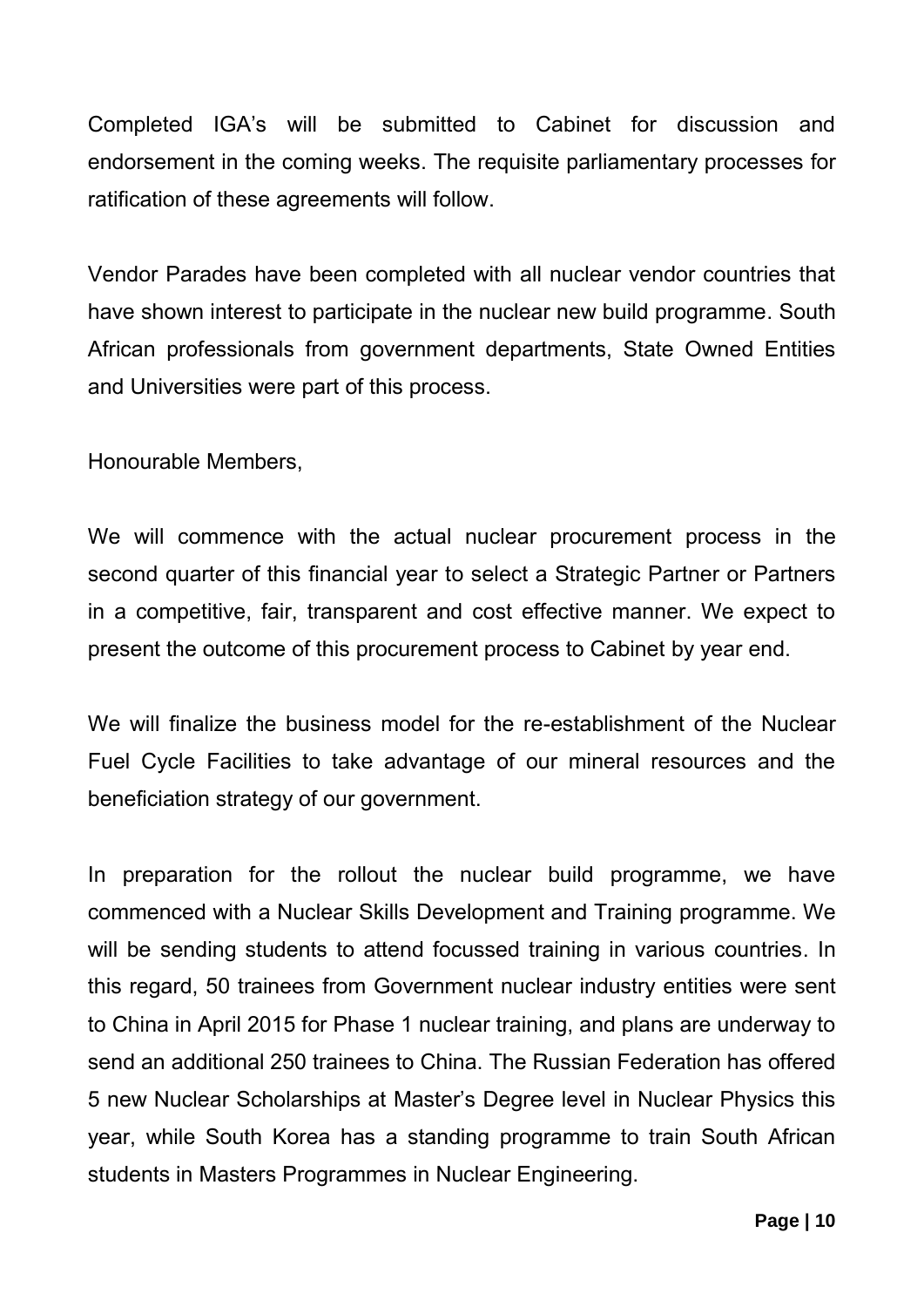Honourable Chairperson and Honourable Members,

We wish to acknowledge the presence of two young men, whose innovative and entrepreneurial spirit has proven that indeed, we can all make a difference to society. Harald Oswin and Evan Creamer own a company, Geyserflicker. They have developed an ultra-low cost load controller that enables LSM 4-7 households to easily automate their current cumbersome, manual energy routines. It also enables municipalities to shift expensive residential peak loads to less constrained hours of the day. This *Proudly South African* project is set to be piloted in Johannesburg and Tshwane over the next few weeks. It promises to be an innovative game-changer for the country and other emerging market energy grids looking to rapidly offset residential demand. We will continue to support this and other similar initiatives.

We will finalize the National Energy Efficiency Strategy and Action Plan. Draft regulations have already been published for compulsory energy management plans to be put in place by targeted end users. We call on all interested parties to engage with and enrich this process.

SANEDI continues to play a leading role with respect to a variety of energy efficiency initiatives. The Cool Surfaces pilot programme, with a particular focus on schools and low-income households will mobilize our youth to form part of energy efficiency initiatives.

The municipal energy efficiency and demand side management programme will continue. Already savings to the extent of 500 Gigawatt hours have been achieved by various municipalities, primarily by retrofitting lighting in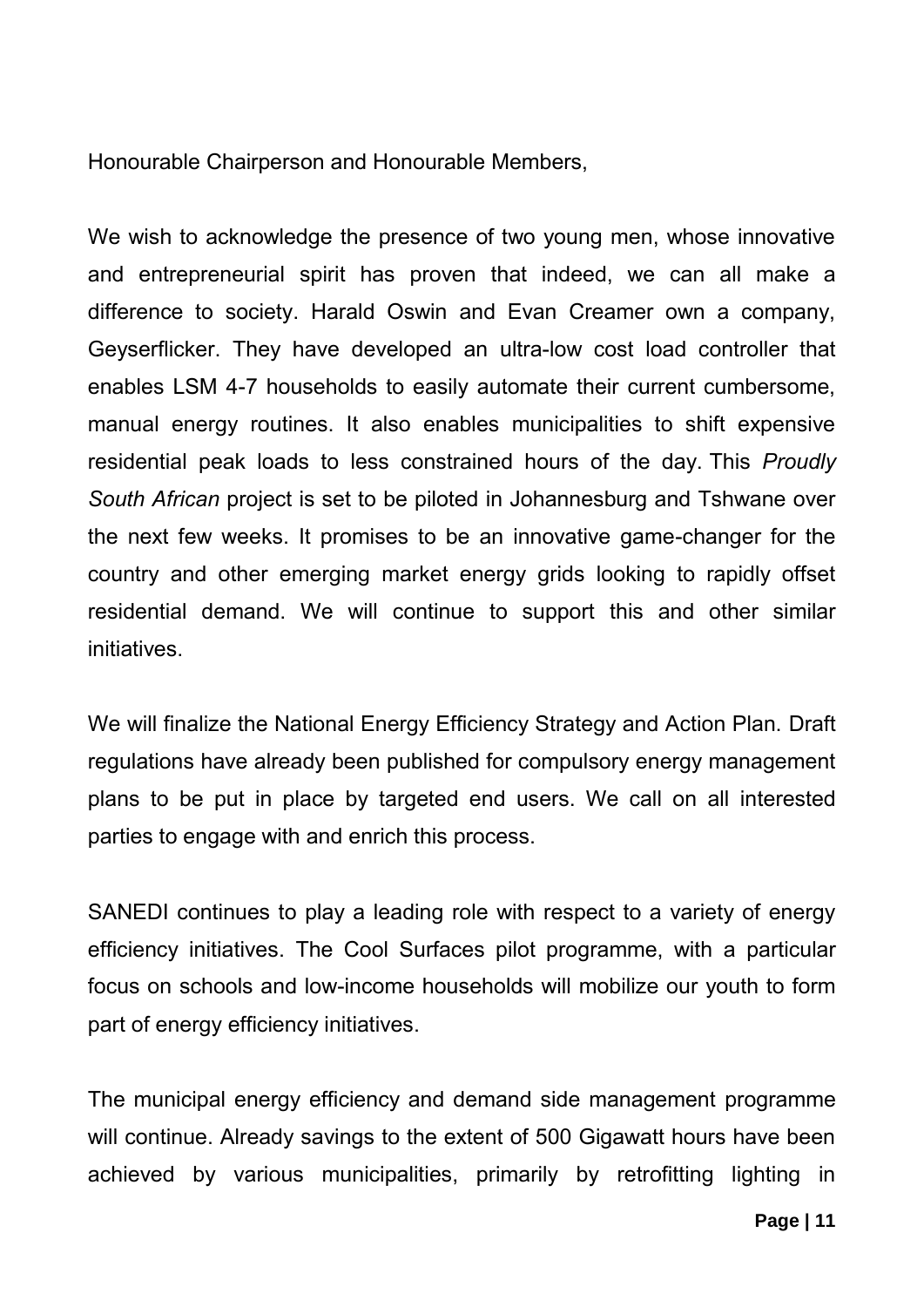buildings, LED street-lighting, the installation of smart meters, water and sewage pumps. This incentive scheme has proven to be effective in reducing losses associated with inefficient technologies.

Our focus this year will be on reducing the energy consumption associated with street-lighting. We have completed a pilot project with the Nelson Mandela Bay Municipality, and we intend to embark on a national rollout as a sub-programme of the municipal Energy Efficiency and Demand Side Management Programme.

Honourable Members,

The solar water heater programme will change effective from this budget year, with implementation led by the Department of Energy. The planned new contracting model has been submitted for Cabinet approval. In order to drive the localization effort, the installation programme will be rolled out by local municipalities.

In keeping with the inter-governmental relations framework, national and local government will collaborate in ensuring that the programme delivers on local enterprise and skills development. Maintenance and life cycle management of installed products and the creation of employment opportunities targeting the youth, women and military veterans will be prioritized.

In partnership with the Department of Labour and the Energy and Water SETA, a comprehensive training programme will be implemented. The Department of Labour has allocated R 38 million for this. The DoE has allocated R500 million. We are confident that once in full implementation mode, additional funding will be solicited from the fiscus.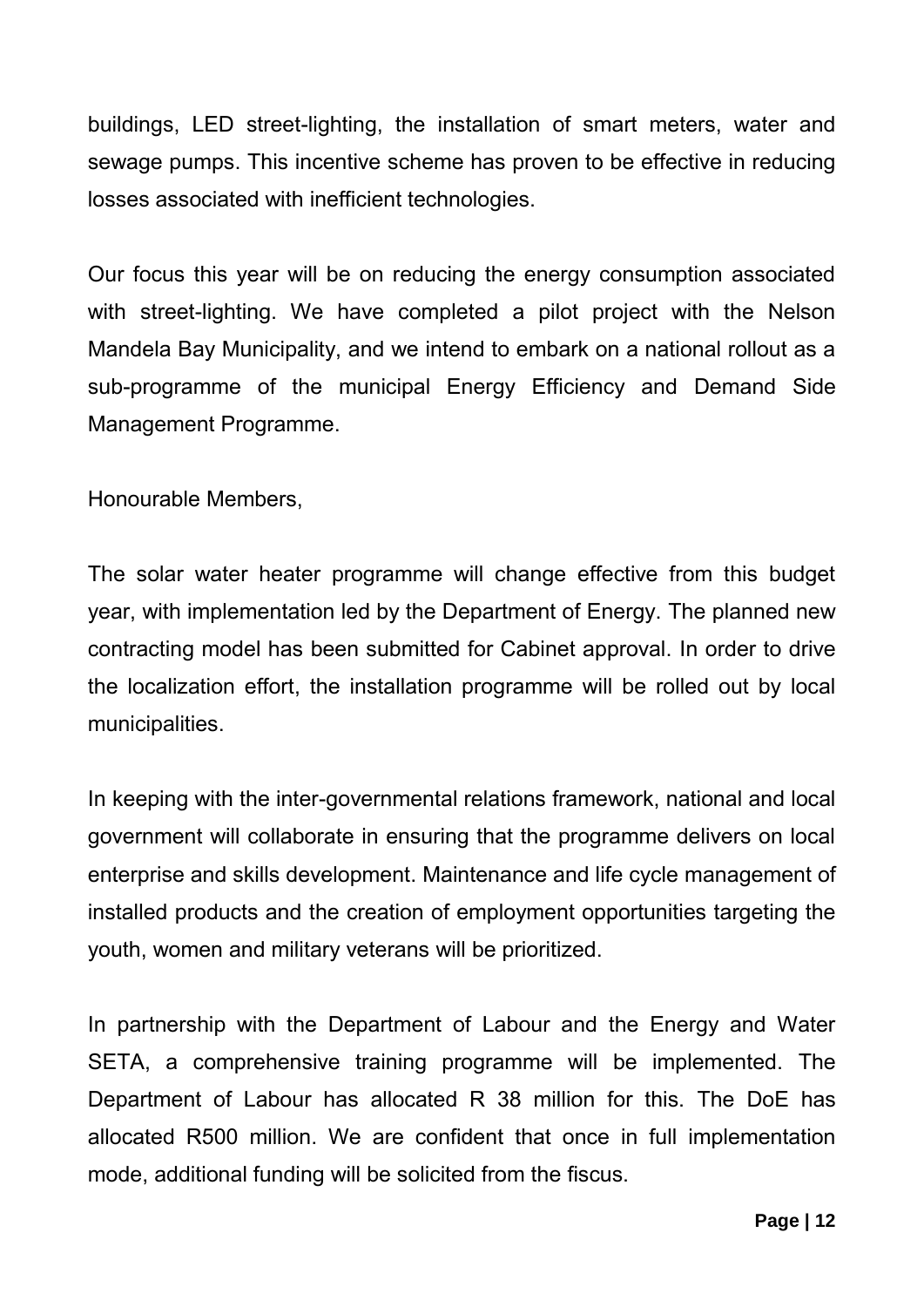The Integrated National Electrification Programme is responsible for planning, project management and funding the bulk infrastructure grid and non-grid new connections for households. R4.2 billion has been appropriated in the last financial year and we are on track to deliver 265 000 connections from grid and non-grid technologies by June 2015.

The non-grid programme will be implemented in urban areas to increase basic services in informal settlements. The EU is assisting us to develop a sustainable delivery model for this initiative

The National Electrification Programme receives an allocation of R5.7 billion for the 2015/16 financial year. Eskom and Municipalities will receive R3.6 billion and R2.0 billion respectively. We will deliver 280 000 new grid and nongrid connections in this budget cycle

Honourable Members

We are currently dealing with concerns regarding the proposed Biofuel Subsidy Models and the risks posed to the fiscus and the National Revenue Fund, as well as concerns regarding food security.

The review process that includes the National Treasury and Department of Agriculture, Forestry and Fisheries is underway. Government recognises that clear government policy, regulations and incentives are a pre-requisite for the develgovernments the biofuels industry.

**Chairperson**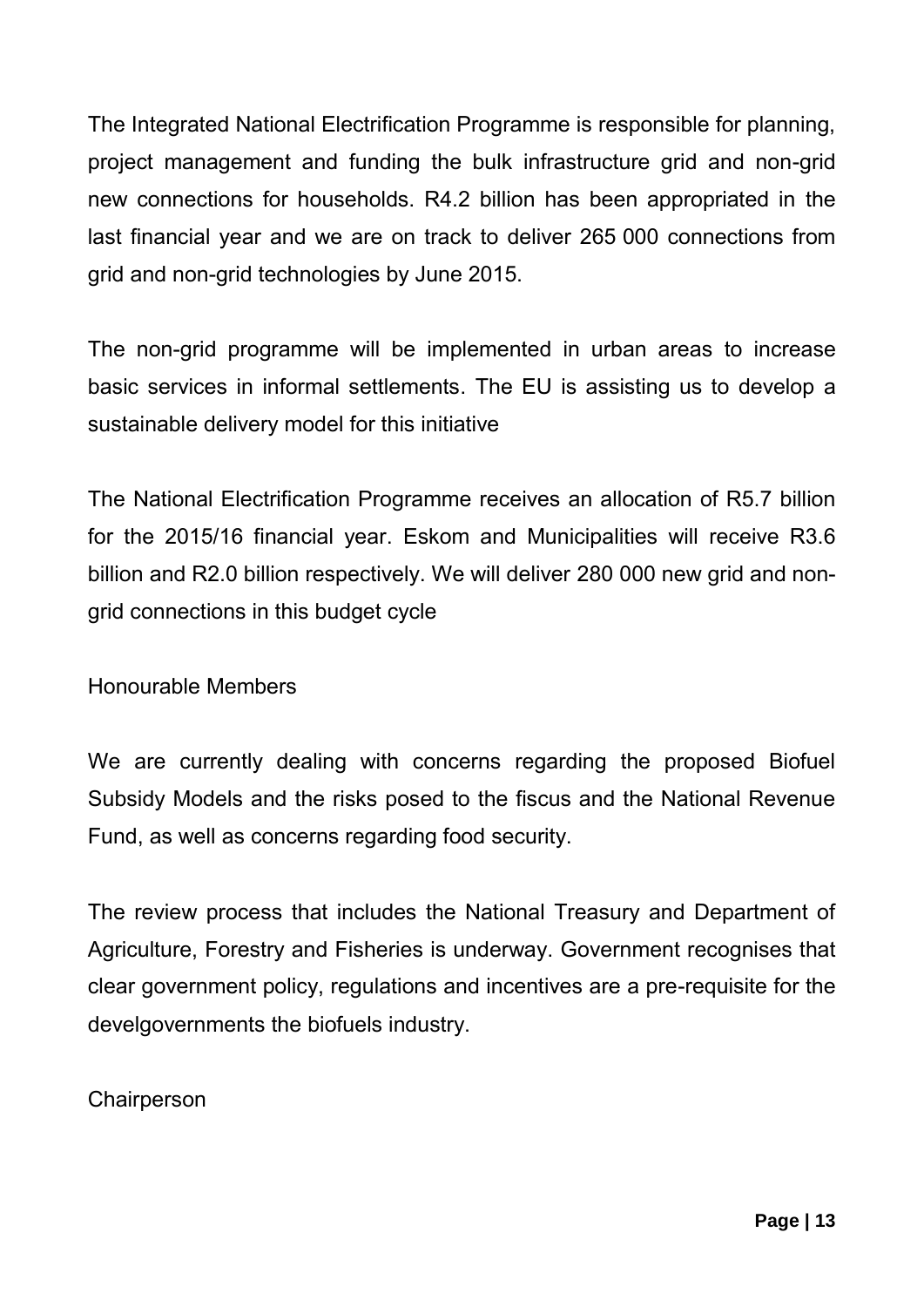We call on oil companies to do more in changing the landscape of ownership in the petroleum space, with a particular emphasis on women and youth. The Department will be conducting an audit of retail ownership by each company to establish a baseline, which should change demonstrably between now and the next budget vote.

Codes of good practice for black economic empowerment must be supported by all and be given a chance for implementation this year. Working together with Trade and Industry, as well as Industry stakeholders, we will then identify those areas that require a sector specific dispensation once the codes have been allowed at least 12 months of implementation. There is no need to have duplicated regulatory dispensations addressing the same goal.

Over the recent period, major strides were made towards the licensing of fuel import capacity. NERSA licensed import facilities in Richards Bay, Saldanha, Cape Town and Coega, which in our view will enhance competition in the liquid fuels sector whilst ensuring a more robust energy security regime. Government will align the regulatory dispensation by the different organs of state to aid efficiencies in this area.

The cleaner fuels initiative should not be used to entrench positions of some of the companies that operate in the sector to the exclusion of new entrants. We believe that now is an opportune time for revisiting the cleaner fuels programme, as well as investment in new refining capacity. These go hand in hand. The Task Team working on the cleaner fuels has already begun its deliberations. We will soon announce a Task Team that will prepare the ground for a decision on new refining capacity, focussing on Coega as the preferred site for such a refinery and also clarifying state participation in such an investment.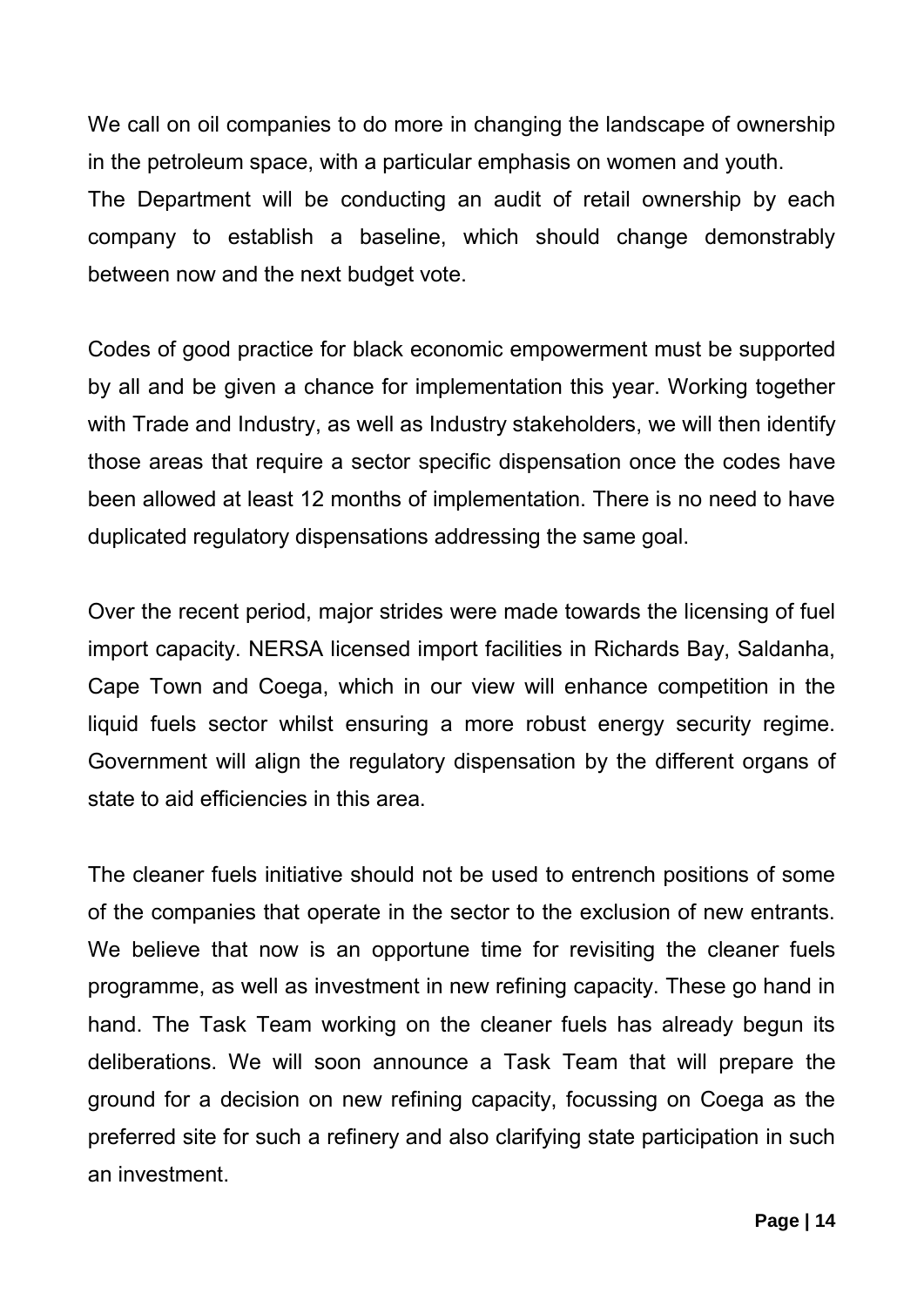The workers in the petroleum sector constitute a key stakeholder. We will continue to work with organised labour and the employer organisations to improve the working conditions in this sector, with a particular emphasis on safety and health.

The uptake of Liquid Petroleum Gas in our country remains disappointing, in the main due to infrastructure impediments. On the positive side, NERSA has licensed three import installations that will be able to bring in LPG. Proposals on how to deal with other identified regulatory shortcomings that are hampering increased LPG usage will be developed by the Department, including the Draft LPG Fuel Switching Strategy, which provides a framework for the expansion of the use of LPG in South Africa with special emphasis on the household sector.

Prospects of a settlement between Iran and the US, China, Russia and some EU countries should benefit crude oil price stability. We are looking to use the opportunity of lower crude oil prices to bolster our emergency crude oil stocks. The Strategic Fuel Fund will look at modalities for increasing the strategic stocks of crude oil. You will be informed of the details of this intervention in due course.

We will build the Department and the State's ability to negotiate government to government agreements on crude oil. South Africa will offer producing countries security of demand in exchange for negotiated crude oil prices.

Working together with Minister of Mineral Resources, we will accelerate efforts that will result in exploration for oil and gas within our territorial waters. The Department of Energy and the SOEs reporting to it are already an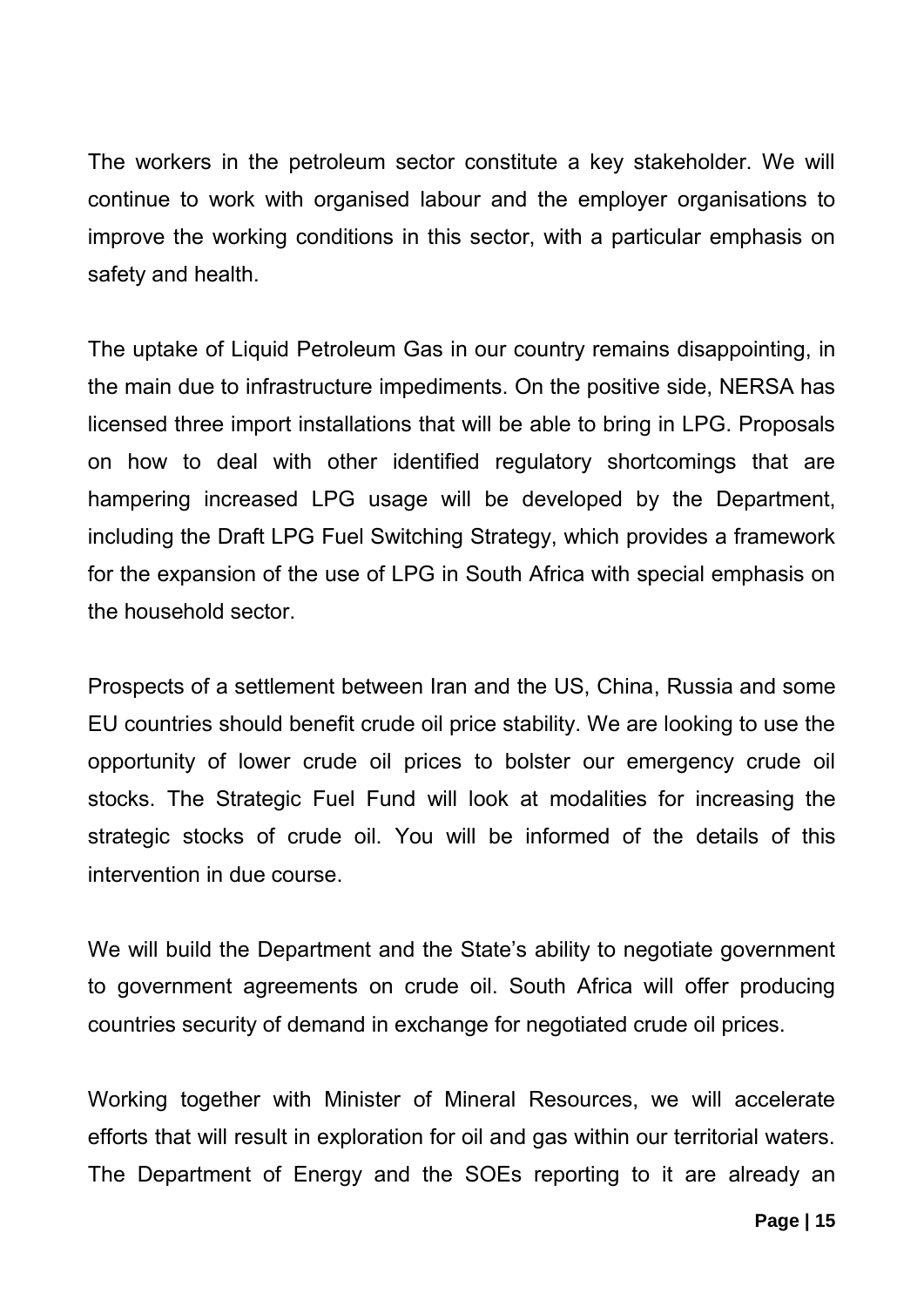integral part of Operation Phakisa. Alignment between the amendment process of the Mineral and Petroleum Resources Development Act and Energy Policy will be critical for the development of the oil and gas potential in the country.

We have now finalized all processes to introduce legislative amendments pertaining to the Electricity Regulation Second Amendment Bill and the National Energy Regulator Amendment Bill to Parliament after Cabinet approval. The public consultation process in this regard has taken over 2 years and we have incorporated the public comments.

Other Bills that are in process and will be released during this financial year for comments include the Gas Amendment Bill, the Electricity Industry Structure Bill and the Strategic Fuel Fund Bill.

In 2014/15, the DoE was appropriated R7.4 billion and has spent 84% of the allocated budget. A budget balance of 16% remained at the end of the financial year representing, a major portion being under transfer payments. This is mainly due to the underspending in the SWH Programme.

The total appropriation to the Department of Energy for 2015/16 is R7.5 billion, with 93% being earmarked for transfer to Municipalities and State Owned Entities, while the remaining 7% is to be utilized for the Department's operational and capital expenditure.

Honourable Chairperson

South Africa will host the International Renewable Energy Conference from 3 to 7 October 2015 in Cape Town. Led by the South African National Energy